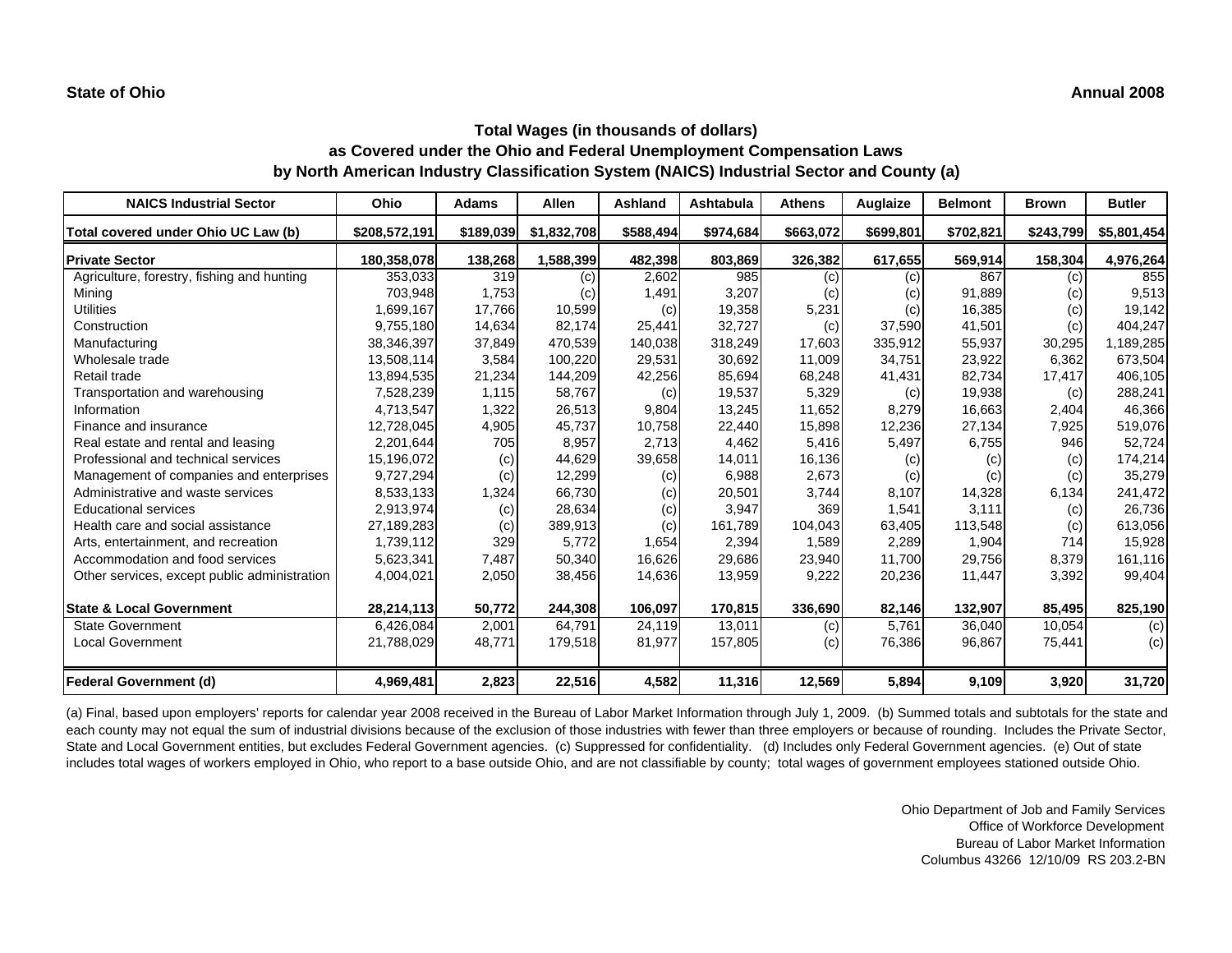| <b>NAICS Industrial Sector</b>               | Carroll   | Champaign | <b>Clark</b> | <b>Clermont</b> | <b>Clinton</b> | <b>Columbiana</b> | <b>Coshocton</b> | Crawford | Cuyahoga               | <b>Darke</b> |
|----------------------------------------------|-----------|-----------|--------------|-----------------|----------------|-------------------|------------------|----------|------------------------|--------------|
| Total covered under Ohio UC Law (b)          | \$166,027 | \$354,118 | \$1,650,081  | \$2,098,840     | \$1,066,212    | \$909,559         | \$381,056        |          | \$426,959 \$32,699,091 | \$555,661    |
| <b>Private Sector</b>                        | 134,911   | 285,068   | 1,407,513    | 1,805,383       | 942,430        | 763,115           | 331,044          | 357,610  | 28,805,271             | 481,149      |
| Agriculture, forestry, fishing and hunting   | (c)       | (c)       | 16,112       | (c)             | (c)            | 2,550             | 1.565            | (c)      | 5.478                  | (c)          |
| Mining                                       | (c)       | (c)       | 1,624        | (c)             | (c)            | 11,806            | 9,114            | (c)      | 18,422                 | (c)          |
| <b>Utilities</b>                             | 2,482     | (c)       | (c)          | 42,110          | (c)            | 9,094             | 35,735           | (c)      | 130,962                | 3,579        |
| Construction                                 | 7,766     | 11,265    | 51,504       | 118.645         | 10.262         | 36,806            | 12.797           | 12,875   | 1,190,800              | 35,590       |
| Manufacturing                                | 51,181    | 155,373   | 340,226      | 304,546         | 180,315        | 233,236           | 130,826          | 146,547  | 4,422,750              | 166,900      |
| Wholesale trade                              | 5,005     | 11,319    | (c)          | 168,162         | (c)            | 42,618            | 5,874            | 20,114   | 2,442,255              | 28,642       |
| Retail trade                                 | 18,826    | 24,451    | 132,762      | 234,815         | 41,244         | 86,783            | 23,932           | 29,959   | 1,640,345              | 40,164       |
| Transportation and warehousing               | 9,187     | (c)       | 107,350      | 80,640          | 523,620        | 38,575            | 8,582            | (c)      | 938,774                | 38,427       |
| Information                                  | 1,487     | 3,357     | 12,332       | 86,671          | 10,333         | 5,848             | 3,026            | 2,708    | 917,116                | 3,414        |
| Finance and insurance                        | 2,090     | 8,242     | 82,397       | 228,060         | 24,471         | 27,219            | 7,781            | 23,856   | 3,073,226              | 25,176       |
| Real estate and rental and leasing           | 931       | 1,824     | 11,576       | 27,707          | 4,681          | 4,623             | 1,604            | 1,483    | 534,530                | 3,008        |
| Professional and technical services          | (c)       | (c)       | 44,913       | 105,471         | 9,142          | 18,251            | 5,907            | 14,562   | 3,139,973              | (c)          |
| Management of companies and enterprises      | (c)       | (c)       | 51,668       | 18,084          | 9,781          | 2,215             | 1,284            | (c)      | 1,507,343              | (c)          |
| Administrative and waste services            | 2,772     | 3,971     | 38,485       | 59,171          | 11,836         | 34,852            | 18,407           | (c)      | 1,387,318              | 13,578       |
| <b>Educational services</b>                  | (c)       | (c)       | 29,995       | 10,045          | (c)            | 5,808             | 396              | (c)      | 709,738                | 918          |
| Health care and social assistance            | (c)       | (c)       | 276,923      | 186,304         | (c)            | 150,129           | 49,625           | (c)      | 4,802,959              | 63,839       |
| Arts, entertainment, and recreation          | 828       | 1,263     | 6,279        | 11,892          | 1.321          | 3,326             | 1,560            | 685      | 562,702                | 2,237        |
| Accommodation and food services              | 4,787     | 11,402    | 56,229       | 78,138          | 14,558         | 26,412            | 6,969            | 11.787   | 763,196                | 10,860       |
| Other services, except public administration | 3,598     | 4,421     | 56,882       | 43,813          | 7,408          | 22,965            | 6,062            | 5,908    | 617,384                | 8,040        |
| <b>State &amp; Local Government</b>          | 31,116    | 69,050    | 242,568      | 293,457         | 123,782        | 146,444           | 50,011           | 69,349   | 3,893,819              | 74,512       |
| <b>State Government</b>                      | 1,555     | 3,064     | 12,136       | 22.714          | 9,466          | 13,390            | 2,305            | 7,592    | 277,088                | 2,087        |
| <b>Local Government</b>                      | 29,562    | 65,985    | 230,431      | 270,744         | 114,316        | 133,054           | 47,706           | 61,758   | 3,616,731              | 72,425       |
| <b>Federal Government (d)</b>                | 2,104     | 3,286     | 40,096       | 21,011          | 11,184         | 34,016            | 4,415            | 3,600    | 1,132,429              | 5,146        |

(a) Final, based upon employers' reports for calendar year 2008 received in the Bureau of Labor Market Information through July 1, 2009. (b) Summed totals and subtotals for the state and each county may not equal the sum of industrial divisions because of the exclusion of those industries with fewer than three employers or because of rounding. Includes the Private Sector, State and Local Government entities, but excludes Federal Government agencies. (c) Suppressed for confidentiality. (d) Includes only Federal Government agencies. (e) Out of state includes total wages of workers employed in Ohio, who report to a base outside Ohio, and are not classifiable by county; total wages of government employees stationed outside Ohio.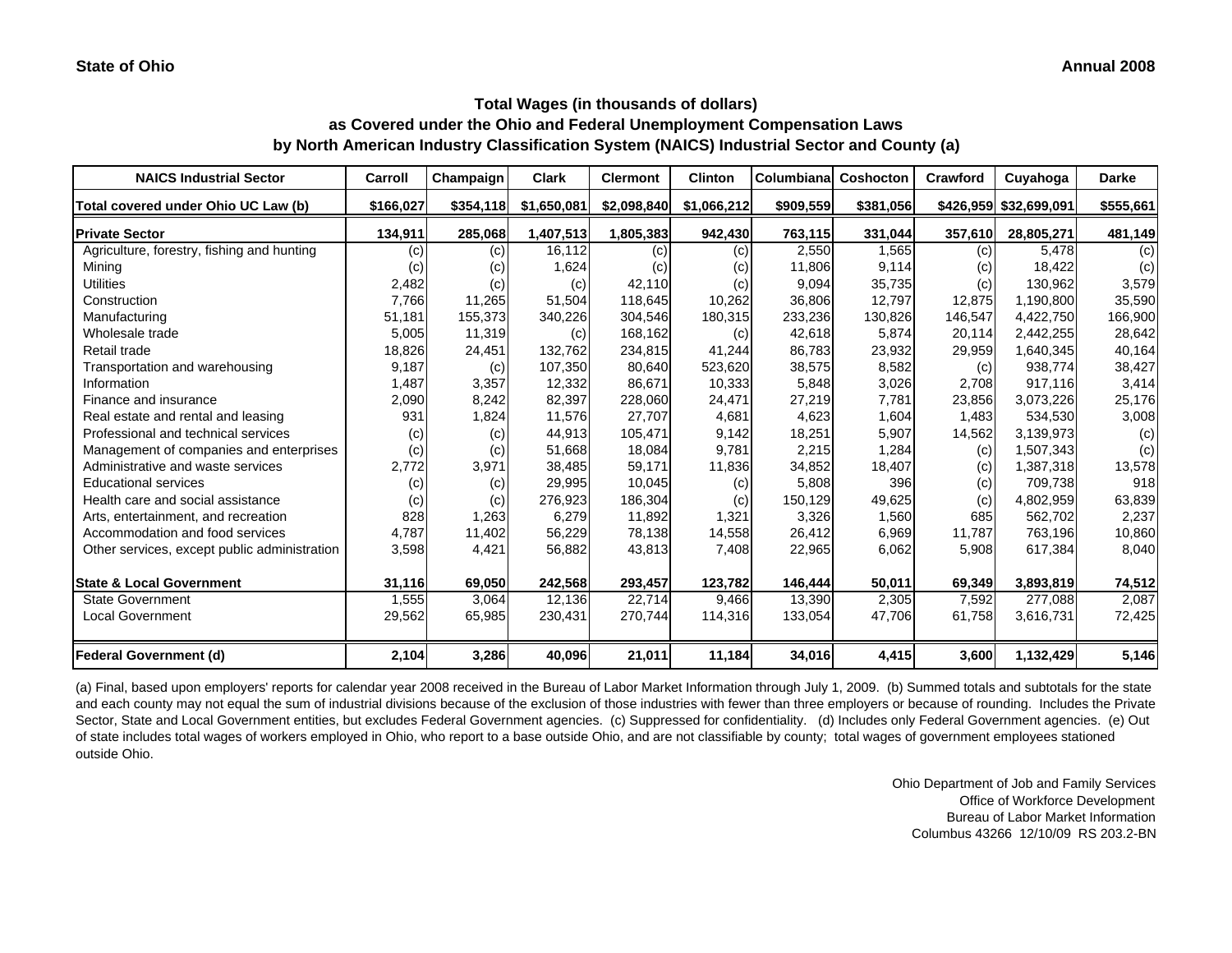| <b>NAICS Industrial Sector</b>               | Defiance  | <b>Delaware</b> | Erie        | <b>Fairfield</b> | <b>Fayette</b> | <b>Franklin</b>        | <b>Fulton</b> | Gallia    | Geauga      | Greene      |
|----------------------------------------------|-----------|-----------------|-------------|------------------|----------------|------------------------|---------------|-----------|-------------|-------------|
| Total covered under Ohio UC Law (b)          | \$603,657 | \$3,168,270     | \$1,235,532 | \$1,249,425      |                | \$347,717 \$29,691,727 | \$648,889     | \$428,757 | \$1,238,899 | \$2,064,892 |
| <b>Private Sector</b>                        | 533,340   | 2,844,133       | 1,026,792   | 929,020          | 288,286        | 24,935,533             | 561,393       | 363,536   | 1,089,715   | 1,657,821   |
| Agriculture, forestry, fishing and hunting   | 1,148     | 6,828           | (c)         | 1,460            | 629            | 10,839                 | 5,430         | (c)       | 6,613       | (c)         |
| Mining                                       | (c)       | 3,708           | (c)         | 1,561            | (c)            | 12,666                 | (c)           | (c)       | 4,160       | (c)         |
| <b>Utilities</b>                             | 2,071     | 8,413           | (c)         | 11,829           | (c)            | 257,949                | (c)           | 64,099    | (c)         | (c)         |
| Construction                                 | 18,663    | 122,934         | 38,286      | 70,298           | 10,553         | 1,206,634              | 37,855        | 45,864    | 88.843      | 78,124      |
| Manufacturing                                | 259,596   | 323,941         | 307,395     | 218,146          | 97,481         | 2,085,467              | 309,926       | 25,650    | 390,383     | 183,389     |
| Wholesale trade                              | 21,441    | 149,697         | 77,713      | 43,396           | (c)            | 1,666,573              | 34,379        | 5,572     | 99.723      | 63,832      |
| Retail trade                                 | 53,614    | 231,741         | 98,070      | 139,171          | 44,580         | 1,924,581              | 34,730        | 31,320    | 99,672      | 206,385     |
| Transportation and warehousing               | 13,307    | 128,942         | (c)         | 16,986           | 37,037         | 1,699,740              | (c)           | 11,951    | 22,384      | (c)         |
| Information                                  | 10,170    | 54,140          | 10,528      | 9,212            | 2,258          | 958,792                | 3,748         | 2,998     | 5,995       | 71,203      |
| Finance and insurance                        | 26,070    | 309,616         | 27,333      | 29,015           | 15,657         | 2,858,637              | 12,373        | 15,048    | 33,663      | 57,398      |
| Real estate and rental and leasing           | 1,674     | 31,873          | 6,290       | 11,500           | 2,253          | 435,634                | 2,709         | 1,506     | 8,546       | 11,578      |
| Professional and technical services          | 9,698     | 911,831         | 32,870      | 38,657           | (c)            | 2,881,716              | (c)           | 3,294     | 48,121      | 501,616     |
| Management of companies and enterprises      | 5,798     | 52,230          | 2,891       | 15,347           | (c)            | 1,839,872              | (c)           | (c)       | 19,304      | 14,080      |
| Administrative and waste services            | 9,511     | 81,836          | 26,315      | 81,524           | 5,189          | 1,654,683              | 11,658        | 6,127     | 52,580      | 71,409      |
| <b>Educational services</b>                  | (c)       | 44,796          | 5,004       | 7,080            | (c)            | 402,371                | (c)           | (c)       | 16,628      | 56,394      |
| Health care and social assistance            | (c)       | 183,392         | 184,821     | 138,350          | (c)            | 3,281,691              | (c)           | (c)       | 123,593     | 183,313     |
| Arts, entertainment, and recreation          | 1,170     | 39.140          | 78,615      | 5,597            | 702            | 184,004                | 4,404         | 416       | 9.805       | 8,931       |
| Accommodation and food services              | 15,020    | 111,558         | 73,446      | 55,135           | 13,492         | 901,754                | 10,549        | 11,326    | 26,388      | 90,988      |
| Other services, except public administration | 10,345    | 47,517          | 16,335      | 34,755           | 3,631          | 671,930                | 6,670         | 6,684     | 33,317      | 26,749      |
| <b>State &amp; Local Government</b>          | 70,316    | 324,137         | 208,740     | 320,404          | 59,432         | 4,756,195              | 87,497        | 65,222    | 149,183     | 407,071     |
| <b>State Government</b>                      | 5,820     | 44,832          | 45,489      | 33,329           | 2,322          | 2,344,497              | 7,799         | (c)       | 8,825       | (c)         |
| <b>Local Government</b>                      | 64,496    | 279,305         | 163,251     | 287,075          | 57,109         | 2,411,698              | 79,697        | (c)       | 140,358     | (c)         |
| <b>Federal Government (d)</b>                | 5,208     | 13,048          | 11,536      | 12,668           | 2,629          | 785,184                | 4,665         | 3,817     | 5,667       | 887,756     |

(a) Final, based upon employers' reports for calendar year 2008 received in the Bureau of Labor Market Information through July 1, 2009. (b) Summed totals and subtotals for the state and each county may not equal the sum of industrial divisions because of the exclusion of those industries with fewer than three employers or because of rounding. Includes the Private Sector, State and Local Government entities, but excludes Federal Government agencies. (c) Suppressed for confidentiality. (d) Includes only Federal Government agencies. (e) Out of state includes total wages of workers employed in Ohio, who report to a base outside Ohio, and are not classifiable by county; total wages of government employees stationed outside Ohio.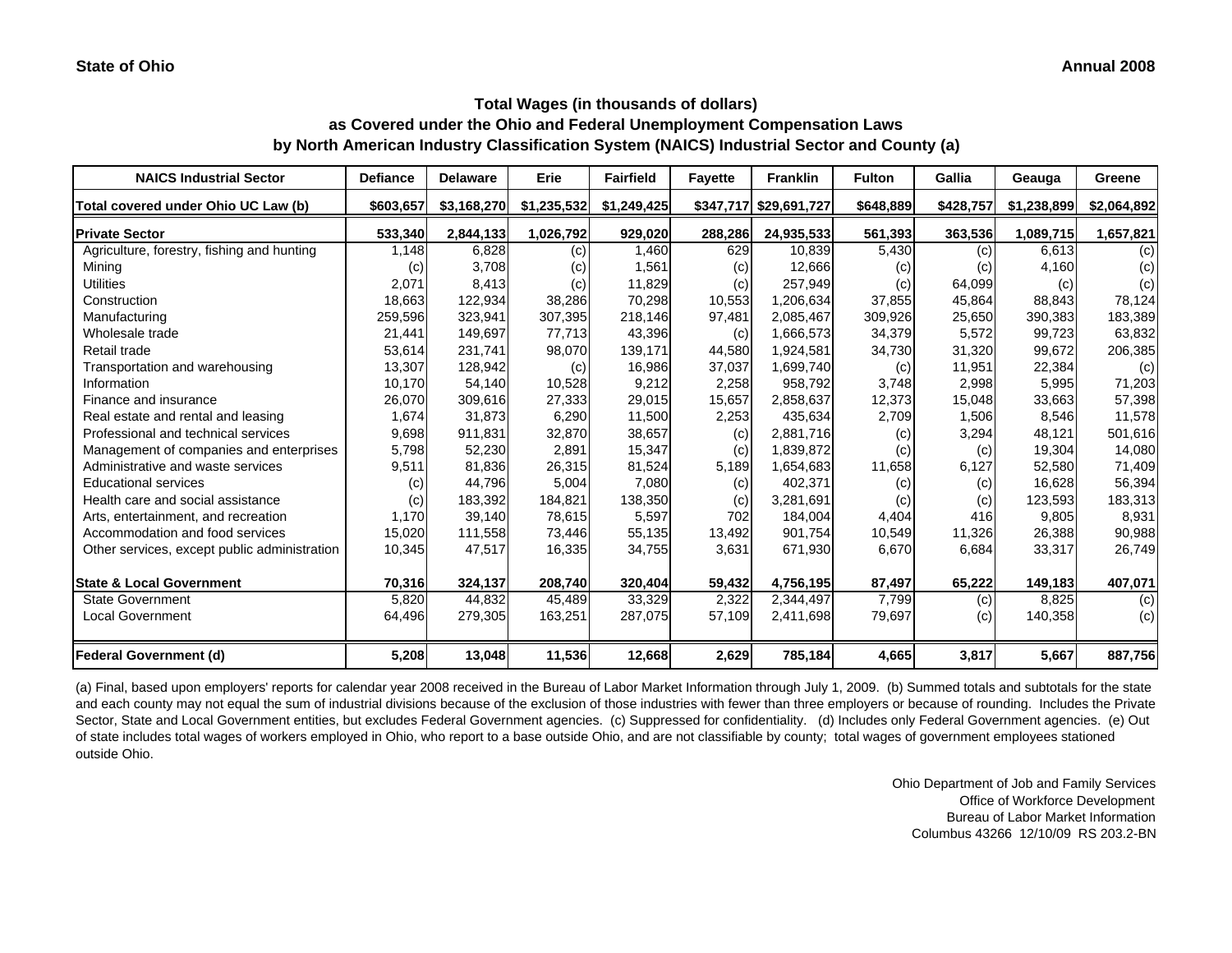#### **Annual 2008**

### **Total Wages (in thousands of dollars) as Covered under the Ohio and Federal Unemployment Compensation Laws by North American Industry Classification System (NAICS) Industrial Sector and County (a)**

| <b>NAICS Industrial Sector</b>               | <b>Guernsey</b>   | <b>Hamilton</b>        | <b>Hancock</b> | <b>Hardin</b> | <b>Harrison</b> | Henry     | Highland  | <b>Hocking</b> | <b>Holmes</b> | <b>Huron</b> |
|----------------------------------------------|-------------------|------------------------|----------------|---------------|-----------------|-----------|-----------|----------------|---------------|--------------|
| Total covered under Ohio UC Law (b)          |                   | \$440,779 \$24,632,049 | \$1,596,141    | \$261,739     | \$103,576       | \$389,687 | \$323,747 | \$198,145      | \$489,028     | \$747,271    |
| <b>Private Sector</b>                        | 358,804           | 22,594,966             | 1,468,260      | 215,637       | 82,032          | 321,256   | 233,499   | 128,429        | 432,647       | 658,016      |
| Agriculture, forestry, fishing and hunting   | $\left( c\right)$ | 4,434                  | 1,672          | 3,874         | 461             | (c)       | 480       | 587            | 4,996         | (c)          |
| Mining                                       | (c)               | 11,991                 | (c)            | (c)           | 20,526          | (c)       | 1,959     | 6,465          | 5,164         | (c)          |
| <b>Utilities</b>                             | 3,173             | 98,243                 | 7,918          | 3,269         | 1,401           | (c)       | 3,799     | 182            | (c)           | (c)          |
| Construction                                 | 26,007            | 1,122,552              | (c)            | 3,682         | 3,010           | 25,377    | 9,541     | 9,695          | 53,735        | 77,628       |
| Manufacturing                                | 120,129           | 3,456,347              | 508,554        | 89,624        | 21,951          | 160,550   | 79,814    | 37,712         | 192,640       | 268,227      |
| Wholesale trade                              | 12,113            | 1,757,738              | 48,444         | 12,993        | 4,779           | (c)       | 6,503     | 3,160          | 17,830        | (c)          |
| Retail trade                                 | 37,972            | 1,180,284              | 125,248        | 18,898        | 5,552           | 22,257    | 33,940    | 18,279         | 41,507        | 42,062       |
| Transportation and warehousing               | 8,894             | 491.535                | 86,081         | 2,703         | 3,083           | 29,328    | 6,724     | 2,779          | (c)           | 43,490       |
| Information                                  | 4,092             | 607.958                | 17,114         | 2,206         | 711             | 4,779     | 10,587    | 1,677          | 2,253         | 9,768        |
| Finance and insurance                        | 9,852             | 1,666,249              | 26,761         | 6,686         | (c)             | 10,639    | 15,935    | 5,920          | 12,671        | 16,380       |
| Real estate and rental and leasing           | 2,242             | 290,497                | 11,540         | 1,319         | (c)             | 1,818     | 1,422     | 1,388          | 714           | 2,710        |
| Professional and technical services          | (c)               | 2,460,833              | 62,895         | 3,099         | 767             | 2,769     | (c)       | 2,627          | 10,663        | 17,226       |
| Management of companies and enterprises      | (c)               | 3,027,413              | 39,179         | (c)           | (c)             | (c)       | (c)       | (c)            | 1,726         | 3,845        |
| Administrative and waste services            | 7,593             | 1,080,387              | 48,165         | 1,215         | (c)             | 3,335     | 3,676     | 2,864          | 22,845        | 8,940        |
| <b>Educational services</b>                  | 762               | 332,232                | 35,389         | (c)           | (c)             | 882       | (c)       | 725            | (c)           | (c)          |
| Health care and social assistance            | 70,740            | 3,586,958              | 170,557        | (c)           | (c)             | 34,282    | (c)       | 17,543         | (c)           | (c)          |
| Arts, entertainment, and recreation          | 827               | 332,690                | 3,611          | 863           | 593             | 378       | 789       | 899            | 790           | 1,810        |
| Accommodation and food services              | 17,730            | 579,454                | 40,985         | 10,758        | 1,563           | 5,208     | 9,736     | 11,651         | 14,833        | 15,866       |
| Other services, except public administration | 7,231             | 507,170                | 24,797         | 3,490         | 967             | 5,966     | 3,814     | 4,277          | 4,694         | 13,010       |
| <b>State &amp; Local Government</b>          | 81,976            | 2,037,083              | 127,881        | 46,102        | 21,545          | 68,431    | 90,248    | 69,716         | 56,381        | 89,255       |
| <b>State Government</b>                      | 24,231            | (c)                    | 10,811         | 1.677         | 1,559           | 2,194     | 5,226     | 19,674         | 1,805         | 4,001        |
| <b>Local Government</b>                      | 57,745            | (c)                    | 117,070        | 44,425        | 19,985          | 66,237    | 85,022    | 50,042         | 54,576        | 85,254       |
| <b>Federal Government (d)</b>                | 5,138             | 604,129                | 9,192          | 3,319         | 2,526           | 5,818     | 5,068     | 2,183          | 3,111         | 6,046        |

(a) Final, based upon employers' reports for calendar year 2008 received in the Bureau of Labor Market Information through July 1, 2009. (b) Summed totals and subtotals for the state and each county may not equal the sum of industrial divisions because of the exclusion of those industries with fewer than three employers or because of rounding. Includes the Private Sector, State and Local Government entities, but excludes Federal Government agencies. (c) Suppressed for confidentiality. (d) Includes only Federal Government agencies. (e) Out of state includes total wages of workers employed in Ohio, who report to a base outside Ohio, and are not classifiable by county; total wages of government employees stationed outside Ohio.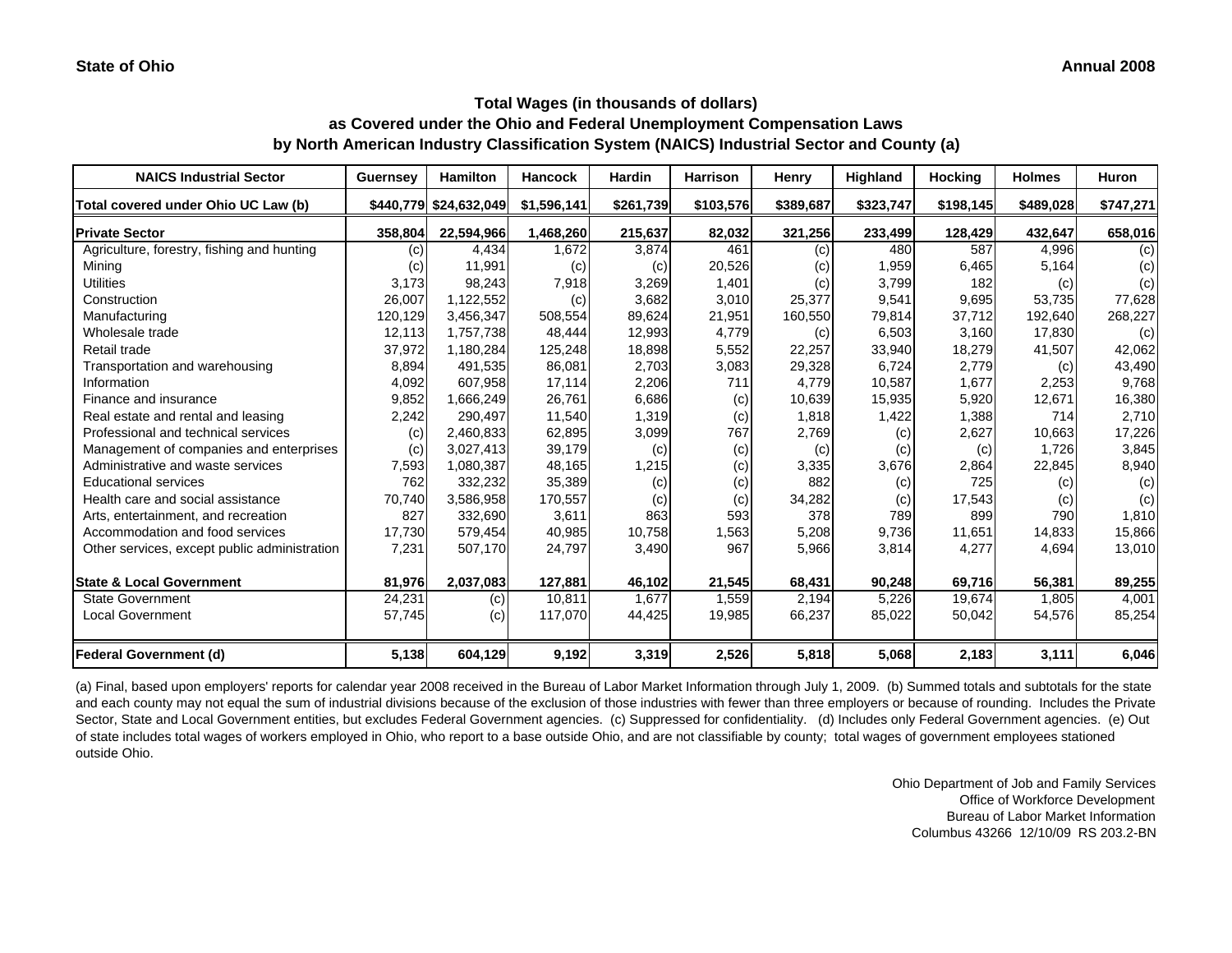| <b>NAICS Industrial Sector</b>               | <b>Jackson</b> | <b>Jefferson</b> | Knox      | Lake        | Lawrence  | Licking     | Logan     | Lorain      | Lucas       | <b>Madison</b> |
|----------------------------------------------|----------------|------------------|-----------|-------------|-----------|-------------|-----------|-------------|-------------|----------------|
| Total covered under Ohio UC Law (b)          | \$329,820      | \$953,984        | \$687,607 | \$3,719,217 | \$354,360 | \$1,839,545 | \$778,351 | \$3,546,359 | \$8,187,234 | \$477,132      |
| <b>Private Sector</b>                        | 273,654        | 845,829          | 591,384   | 3,239,526   | 259,119   | 1,532,954   | 697,529   | 2,955,064   | 6,974,879   | 346,852        |
| Agriculture, forestry, fishing and hunting   | 1,594          | (c)              | 1,474     | 22,668      | (c)       | 9,402       | 2,349     | 24,114      | 8,698       | 3,748          |
| Mining                                       | 8,961          | (c)              | 4,434     | 16,206      | (c)       | 5,238       | 1,621     | 1,121       | 4,349       | (c)            |
| <b>Utilities</b>                             | (c)            | 88,484           | 2,839     | 149,825     | 5,443     | 13,409      | 1,595     | 26,310      | 49,949      | (c)            |
| Construction                                 | 16,552         | 144,287          | 43,257    | 167,251     | 35,039    | 121,066     | 22,893    | 183.948     | 478,226     | 15,366         |
| Manufacturing                                | 114,835        | 181,414          | 248,713   | 1,125,403   | 27,519    | 349,704     | 381,305   | 1,051,076   | ,242,660    | 128,288        |
| Wholesale trade                              | 7,030          | 27,422           | 15,303    | 245,405     | 6,485     | 62,967      | 20,187    | 138,869     | 380,573     | (c)            |
| Retail trade                                 | 30,970         | 66,070           | 51,158    | 338,132     | 45,582    | 175,969     | 38,593    | 287,883     | 605,286     | 42,896         |
| Transportation and warehousing               | (c)            | 41,689           | 4,749     | 28,126      | 34,123    | 82,238      | 51,167    | 70,228      | 318,646     | 34,637         |
| Information                                  | 2,928          | 20,029           | 11,659    | 30,409      | 4,158     | 19,838      | 3,717     | 35,278      | 139,650     | 2,164          |
| Finance and insurance                        | 11,911         | 13,418           | 13,890    | 90,817      | 9,004     | 114,717     | 10,489    | 78,073      | 344,877     | 5,893          |
| Real estate and rental and leasing           | 1,376          | 7,010            | 3,930     | 25,388      | 1,420     | 19,255      | 4,860     | 25,934      | 73,003      | 2,085          |
| Professional and technical services          | 2,720          | 15,938           | 9,670     | 177,048     | 7,451     | 85,051      | (c)       | 125,085     | 489.634     | 28,971         |
| Management of companies and enterprises      | 3,623          | 3,114            | 3,425     | 74,505      | 3,985     | 56,037      | (c)       | 62,295      | 339,627     | 1,043          |
| Administrative and waste services            | 11,479         | 24,045           | 11,006    | 136,558     | 10,122    | 55,202      | 40,362    | 134,264     | 321,531     | 14,450         |
| <b>Educational services</b>                  | 338            | (c)              | 51,927    | 40,586      | 705       | 45,259      | 359       | 85,717      | 128,460     | 964            |
| Health care and social assistance            | 39,049         | (c)              | 84,383    | 362,167     | 48,395    | 213,553     | 63,766    | 446,909     | 1,586,645   | 32,986         |
| Arts, entertainment, and recreation          | 339            | 3,517            | 2,303     | 18.761      | 442       | 12,010      | 3,312     | 15,612      | 54,718      | 466            |
| Accommodation and food services              | 9,880          | 19,355           | 16.612    | 109,939     | 12,297    | 62,757      | 11,935    | 97,211      | 229,556     | 10,760         |
| Other services, except public administration | 4,021          | 12,462           | 10,653    | 80,333      | 6,761     | 29,282      | 12,987    | 65,137      | 178,793     | 2,601          |
| <b>State &amp; Local Government</b>          | 56,166         | 108,155          | 96,223    | 479,691     | 95,241    | 306,591     | 80,822    | 591,295     | 1,212,355   | 130,281        |
| <b>State Government</b>                      | 9,127          | 5,068            | (c)       | 6,968       | 10,078    | 49,544      | 3.661     | 60.679      | 374.176     | 65,298         |
| <b>Local Government</b>                      | 47,040         | 103,087          | (c)       | 472,723     | 85,163    | 257,047     | 77,160    | 530,616     | 838,179     | 64,982         |
| <b>Federal Government (d)</b>                | 3,285          | 11,413           | 5,296     | 26,068      | 6,051     | 28,577      | 7,549     | 112,943     | 114,211     | 4,020          |

(a) Final, based upon employers' reports for calendar year 2008 received in the Bureau of Labor Market Information through July 1, 2009. (b) Summed totals and subtotals for the state and each county may not equal the sum of industrial divisions because of the exclusion of those industries with fewer than three employers or because of rounding. Includes the Private Sector, State and Local Government entities, but excludes Federal Government agencies. (c) Suppressed for confidentiality. (d) Includes only Federal Government agencies. (e) Out of state includes total wages of workers employed in Ohio, who report to a base outside Ohio, and are not classifiable by county; total wages of government employees stationed outside Ohio.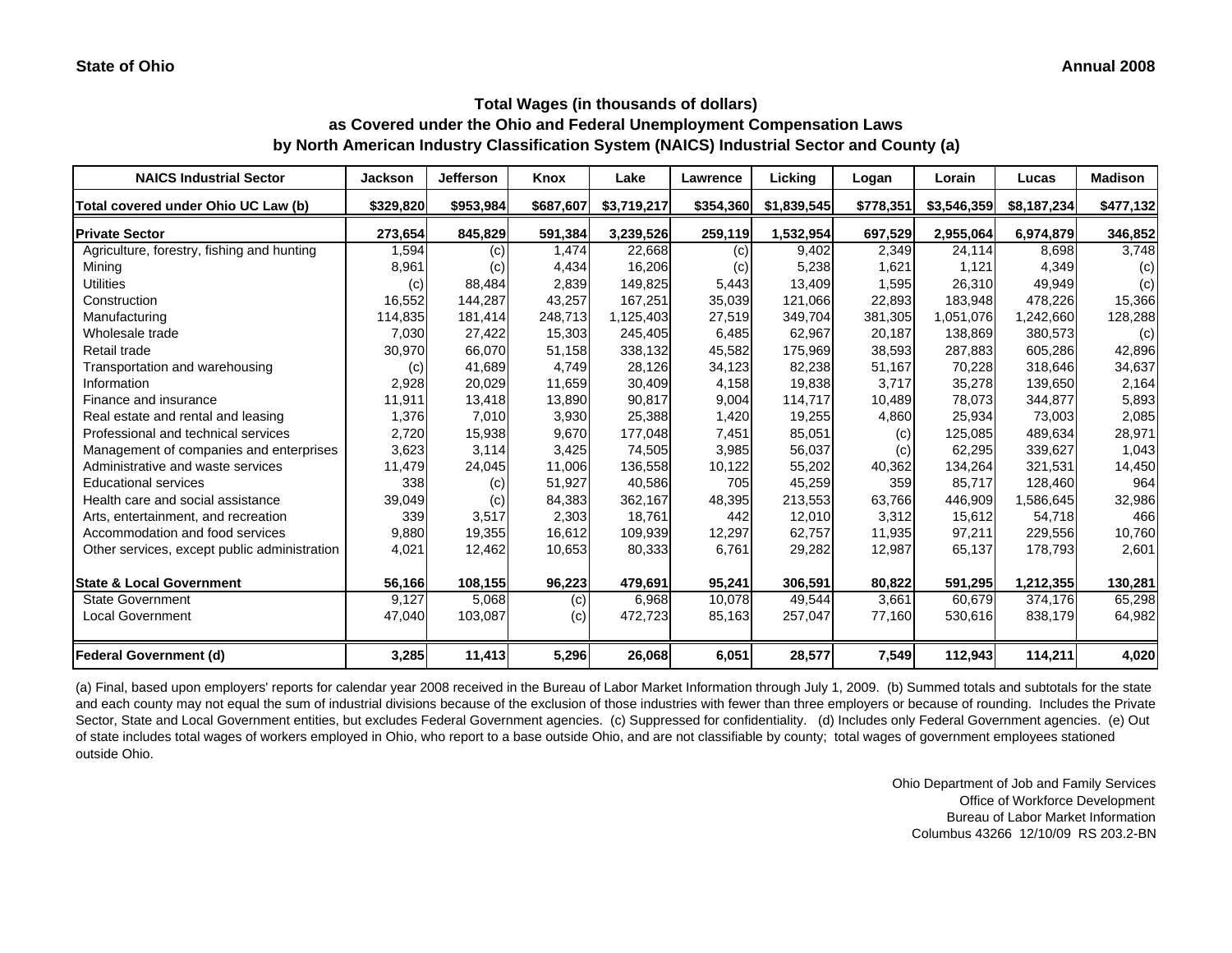| <b>NAICS Industrial Sector</b>               | <b>Mahoning</b> | <b>Marion</b> | <b>Medina</b> | <b>Meigs</b> | <b>Mercer</b> | Miami       | <b>Monroe</b> | <b>Montgomery</b>      | Morgan   | <b>Morrow</b> |
|----------------------------------------------|-----------------|---------------|---------------|--------------|---------------|-------------|---------------|------------------------|----------|---------------|
| Total covered under Ohio UC Law (b)          | \$3.247.624     | \$941,602     | \$2,082,638   | \$86,928     | \$549,107     | \$1,399,368 |               | \$131,615 \$10,491,854 | \$68,576 | \$165,509     |
| <b>Private Sector</b>                        | 2,727,358       | 711,197       | 1,809,538     | 57,008       | 460,557       | 1,208,548   | 110,349       | 9,253,767              | 47,852   | 111,708       |
| Agriculture, forestry, fishing and hunting   | 3,979           | (c)           | 3.779         | 1,053        | (c)           | 2,664       | (c)           | (c)                    | (c)      | 357           |
| Mining                                       | 15,708          | (c)           | 2,402         | 4,454        | (c)           | 2,020       | 1,670         | (c)                    | (c)      | 1,332         |
| <b>Utilities</b>                             | 28,647          | (c)           | (c)           | (c)          | (c)           | (c)         | 1,691         | 72,008                 | (c)      | (c)           |
| Construction                                 | 221,208         | 27,284        | 142,346       | 9,937        | 35,926        | 67,371      | 5.554         | 420,701                | 5,064    | 10,606        |
| Manufacturing                                | 402,236         | 295,834       | 431,994       | 3,141        | 195,106       | 470,196     | (c)           | 1,739,199              | 18,583   | 47,741        |
| Wholesale trade                              | 220,630         | 32,455        | (c)           | 2,657        | (c)           | 99,002      | 4,275         | 502,359                | (c)      | 3,395         |
| Retail trade                                 | 306,857         | 62,472        | 188,156       | 9,246        | 47,120        | 107,961     | 5,647         | 596,954                | 4,791    | 15,347        |
| Transportation and warehousing               | 144,969         | (c)           | 115,655       | (c)          | 39,315        | (c)         | 9,279         | 304,590                | (c)      | (c)           |
| Information                                  | 80,863          | 39,235        | 19,686        | (c)          | 5,105         | 8,765       | (c)           | 617,902                | 820      | 1,662         |
| Finance and insurance                        | 130,629         | 20,445        | 50,263        | 4,197        | 23,008        | 37,824      | 12,921        | 542,951                | 2,225    | 2,725         |
| Real estate and rental and leasing           | 29,132          | 6,008         | 15,640        | 169          | 2.464         | 10,523      | 73            | 121,275                | 40       | 584           |
| Professional and technical services          | 142,704         | 14,824        | 95,006        | 1,097        | 10,785        | (c)         | (c)           | 765,603                | 733      | 2,435         |
| Management of companies and enterprises      | 38,813          | 8,048         | 192,841       | (c)          | 1,333         | (c)         | (c)           | 435,264                | (c)      | (c)           |
| Administrative and waste services            | 177,657         | 22,649        | 91,469        | (c)          | 7,305         | 45,708      | 993           | 410,005                | 482      | 1,611         |
| <b>Educational services</b>                  | 30,545          | 1,683         | 6,778         | (c)          | 745           | 3,978       | 580           | 260,019                | (c)      | (c)           |
| Health care and social assistance            | 565,318         | 109,035       | 202,872       | (c)          | 28,707        | 154,416     | 4,170         | 1,921,323              | 7,866    | (c)           |
| Arts, entertainment, and recreation          | 9,624           | 2,519         | 14,469        | 131          | 1,967         | 3,952       | 59            | 49,499                 | 39       | 646           |
| Accommodation and food services              | 106,827         | 22,244        | 58,527        | 4,109        | 11,529        | 42,161      | 881           | 282,684                | 1,480    | 3,714         |
| Other services, except public administration | 71,014          | 14,130        | 35,710        | (c)          | 11,231        | 22,395      | 1,851         | 202,951                | 688      | 1,641         |
| <b>State &amp; Local Government</b>          | 520,266         | 230,405       | 273,101       | 29,921       | 88,550        | 190,820     | 21,266        | 1,238,087              | 20,724   | 53,802        |
| <b>State Government</b>                      | 150,405         | 71,108        | 7,219         | 1,841        | 5,497         | 8,035       | 1,670         | 91.070                 | 2,564    | 4,234         |
| <b>Local Government</b>                      | 369,860         | 159,296       | 265,882       | 28,080       | 83,053        | 182,785     | 19,595        | 1,147,017              | 18,160   | 49,568        |
| <b>Federal Government (d)</b>                | 78,209          | 6,780         | 20,831        | 3,400        | 4,418         | 10,469      | 2,235         | 280,227                | 1,778    | 2,367         |

(a) Final, based upon employers' reports for calendar year 2008 received in the Bureau of Labor Market Information through July 1, 2009. (b) Summed totals and subtotals for the state and each county may not equal the sum of industrial divisions because of the exclusion of those industries with fewer than three employers or because of rounding. Includes the Private Sector, State and Local Government entities, but excludes Federal Government agencies. (c) Suppressed for confidentiality. (d) Includes only Federal Government agencies. (e) Out of state includes total wages of workers employed in Ohio, who report to a base outside Ohio, and are not classifiable by county; total wages of government employees stationed outside Ohio.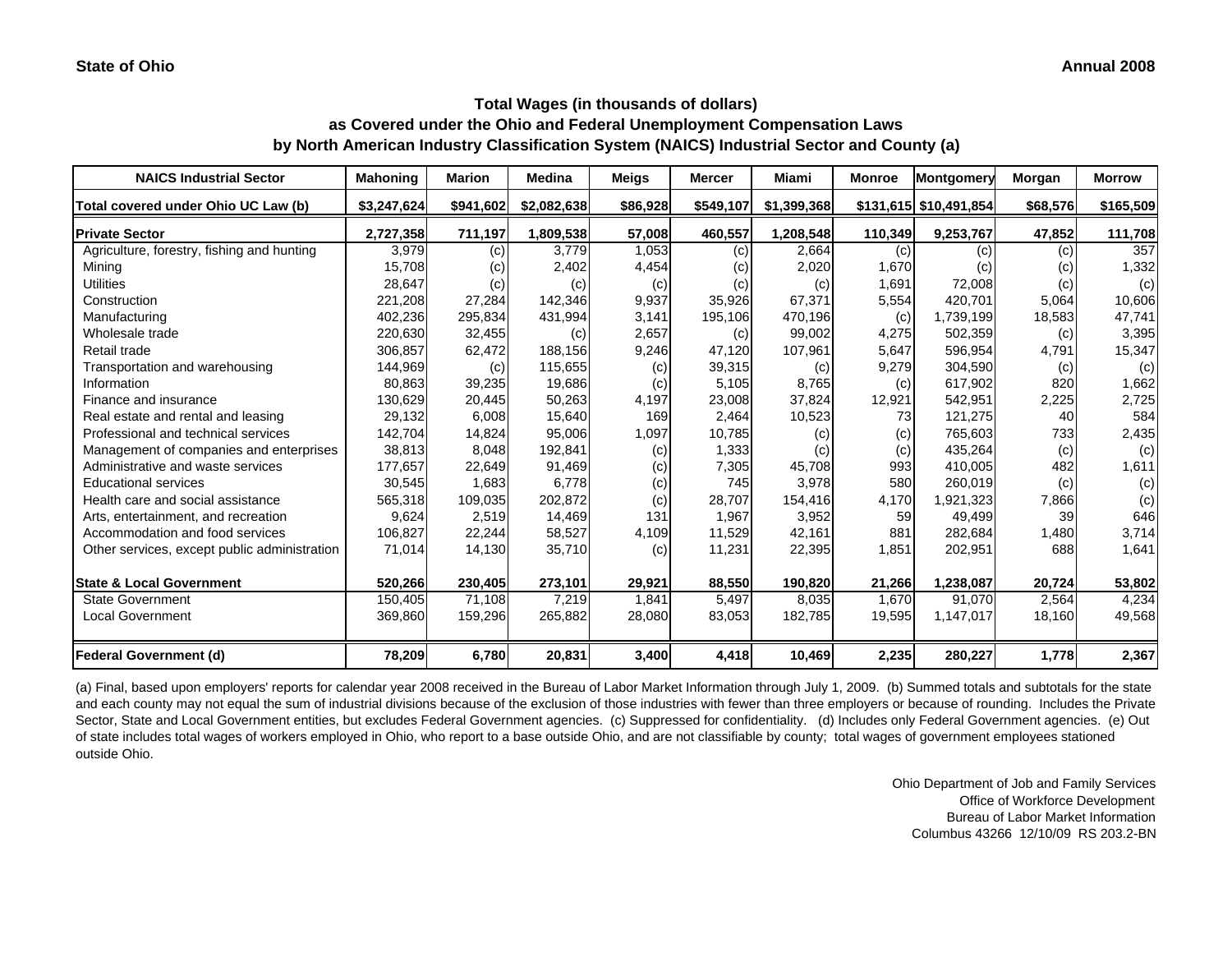| <b>NAICS Industrial Sector</b>               | <b>Muskingum</b> | <b>Noble</b> | <b>Ottawa</b> | <b>Paulding</b> | Perry     | Pickaway  | <b>Pike</b> | Portage     | Preble    | <b>Putnam</b> |
|----------------------------------------------|------------------|--------------|---------------|-----------------|-----------|-----------|-------------|-------------|-----------|---------------|
| Total covered under Ohio UC Law (b)          | \$1,052,496      | \$95,238     | \$492,684     | \$157,087       | \$188,118 | \$521,125 | \$369,849   | \$1,915,105 | \$347,127 | \$347,268     |
| <b>Private Sector</b>                        | 885,892          | 60,624       | 412,275       | 122,189         | 133,566   | 348,888   | 310,957     | 1,385,661   | 288,753   | 293,884       |
| Agriculture, forestry, fishing and hunting   | 310              | (c)          | 3,195         | (c)             | 374       | (c)       | (c)         | 3,623       | 2,278     | (c)           |
| Mining                                       | 17,814           | (c)          | 11,453        | (c)             | 10,747    | (c)       | (c)         | 22,111      | 1,235     | (c)           |
| <b>Utilities</b>                             | 14,519           | 370          | (c)           | (c)             | 2,257     | 4,961     | (c)         | (c)         | (c)       | (c)           |
| Construction                                 | 35,674           | 3,710        | 15,965        | 9,959           | 33,889    | 26,985    | 39,055      | 83,062      | 13,424    | 32,239        |
| Manufacturing                                | 189,855          | 21,682       | 115,360       | 55,796          | 32,627    | 129,939   | 145,247     | 509,001     | 155,521   | 142,849       |
| Wholesale trade                              | 49.706           | 3,162        | (c)           | 5,997           | 2,982     | 23,378    | (c)         | 145,764     | 17,851    | (c)           |
| Retail trade                                 | 109,201          | 5,283        | 38,314        | 8,389           | 11,206    | 34,107    | 20,260      | 141,025     | 26,314    | 22,906        |
| Transportation and warehousing               | 37,286           | 2,240        | 16,531        | (c)             | 1,241     | 7,320     | 3,722       | (c)         | (c)       | 12,269        |
| Information                                  | 15,768           | (c)          | 3,551         | 481             | 1,407     | 2,555     | 1,465       | 14,549      | 934       | 2,799         |
| Finance and insurance                        | 33,397           | (c)          | 12,435        | 3,332           | 4,999     | 10,922    | 5,815       | 26,590      | 8,329     | 11,846        |
| Real estate and rental and leasing           | 7,721            | (c)          | 3,865         | 383             | 299       | 2,565     | 767         | 15,034      | 1,471     | 719           |
| Professional and technical services          | 24,847           | 1,472        | (c)           | 2,137           | 3,778     | 8,437     | (c)         | 60,942      | (c)       | 10,109        |
| Management of companies and enterprises      | 5,274            | (c)          | (c)           | (c)             | (c)       | 5,349     | (c)         | 46,265      | (c)       | (c)           |
| Administrative and waste services            | 19,119           | (c)          | 5,250         | 1,888           | (c)       | 14,377    | 25,099      | 33,573      | 6,386     | 6,144         |
| <b>Educational services</b>                  | 19,093           | (c)          | 863           | (c)             | (c)       | 128       | 497         | 20,401      | (c)       | 1,824         |
| Health care and social assistance            | 237,750          | 9,852        | 43,982        | (c)             | (c)       | 55,034    | 33,395      | 113,520     | (c)       | 23,314        |
| Arts, entertainment, and recreation          | 4,501            | (c)          | 13,272        | 243             | 360       | 2,835     | 147         | 13,297      | 670       | 1,367         |
| Accommodation and food services              | 37,633           | (c)          | 22,863        | 1,864           | 3,564     | 11,788    | 7,195       | 55,133      | 7,999     | 6,428         |
| Other services, except public administration | 26,424           | 614          | 7,761         | 2,303           | 2,631     | 4,757     | 3,555       | 36,683      | 4,651     | 5,858         |
| <b>State &amp; Local Government</b>          | 166,603          | 34.614       | 80,409        | 34,898          | 54,552    | 172,237   | 58,893      | 529,444     | 58,373    | 53,384        |
| <b>State Government</b>                      | 14,577           | 20,343       | 9,406         | 1,630           | 2,062     | 74,328    | 3,874       | (c)         | 3,492     | 3,047         |
| <b>Local Government</b>                      | 152,027          | 14,271       | 71,003        | 33,268          | 52,489    | 97,909    | 55,019      | (c)         | 54,881    | 50,337        |
| Federal Government (d)                       | 14,270           | 1,029        | 8,749         | 2,037           | 2,649     | 4,215     | 3,803       | 14,678      | 3,792     | 3,162         |

(a) Final, based upon employers' reports for calendar year 2008 received in the Bureau of Labor Market Information through July 1, 2009. (b) Summed totals and subtotals for the state and each county may not equal the sum of industrial divisions because of the exclusion of those industries with fewer than three employers or because of rounding. Includes the Private Sector, State and Local Government entities, but excludes Federal Government agencies. (c) Suppressed for confidentiality. (d) Includes only Federal Government agencies. (e) Out of state includes total wages of workers employed in Ohio, who report to a base outside Ohio, and are not classifiable by county; total wages of government employees stationed outside Ohio.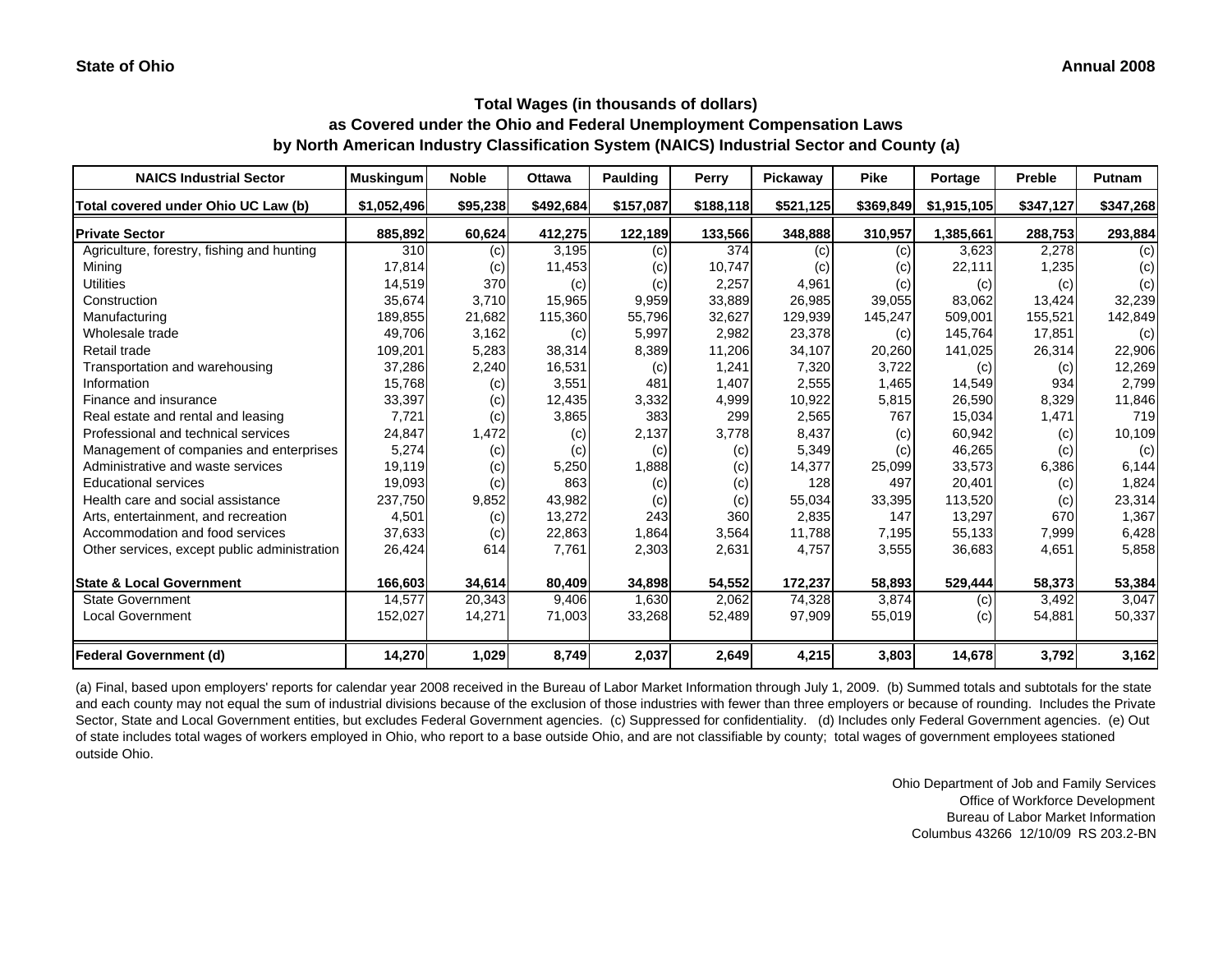| <b>NAICS Industrial Sector</b>               | <b>Richland</b> | <b>Ross</b> | Sandusky  | <b>Scioto</b> | <b>Seneca</b> | <b>Shelby</b> | <b>Stark</b> | <b>Summit</b>            | <b>Trumbull</b> | <b>Tuscarawas</b> |
|----------------------------------------------|-----------------|-------------|-----------|---------------|---------------|---------------|--------------|--------------------------|-----------------|-------------------|
| Total covered under Ohio UC Law (b)          | \$1,852,530     | \$887,100   | \$845,317 | \$764,513     | \$637,586     | \$1,167,097   |              | \$5,578,371 \$11,095,333 | \$2,809,366     | \$1,083,383       |
| <b>Private Sector</b>                        | 1,554,317       | 695,600     | 731,002   | 559,951       | 536,972       | 1,065,119     | 4,888,096    | 9,848,193                | 2,446,896       | 926,086           |
| Agriculture, forestry, fishing and hunting   | 2,288           | 1,212       | (c)       | 509           | 3,037         | (c)           | 6,678        | 4,085                    | 1,317           | 2,668             |
| Mining                                       | 899             | 863         | (c)       | 786           | 5,685         | (c)           | 15,560       | 6,645                    | 1,561           | 25,170            |
| <b>Utilities</b>                             | (c)             | 12,004      | 4,072     | 7,665         | 7,003         | (c)           | 37,023       | 109,080                  | 13,937          | 3,879             |
| Construction                                 | 75,560          | 30,125      | 36,937    | 67,537        | 43,698        | 65,662        | 308.782      | 480.826                  | 103.000         | 53,118            |
| Manufacturing                                | 570,583         | 206,875     | 368,442   | 74,892        | 205,364       | 653,279       | 1,445,443    | 1,715,503                | 1,025,957       | 314,182           |
| Wholesale trade                              | 80,452          | 23,405      | 25,215    | 10,087        | 22,279        | 71,182        | 298,263      | 803,770                  | 99,015          | 49,274            |
| Retail trade                                 | 159,273         | 82,155      | 61,419    | 66,412        | 47,933        | 45,788        | 451,295      | 811,670                  | 232,029         | 95,080            |
| Transportation and warehousing               | (c)             | 17,891      | 15,324    | 14,416        | 14,132        | (c)           | 113,148      | 379,326                  | 95,624          | 36,771            |
| Information                                  | 48,639          | 24,597      | 5,488     | 8,477         | 7,026         | 9,963         | 75,548       | 206,933                  | 31,808          | 13,929            |
| Finance and insurance                        | 46,217          | 18,862      | 17,586    | 19,074        | 21,194        | 14,338        | 262,666      | 495,430                  | 62,351          | 28,290            |
| Real estate and rental and leasing           | 10,379          | 3,484       | 8,986     | 6,013         | 1,773         | 4,651         | 39,152       | 88,458                   | 29,574          | 7,435             |
| Professional and technical services          | 49,721          | 13,102      | 12,317    | 23,592        | 11,340        | 17,148        | 186,795      | 749,829                  | 51,808          | 50,155            |
| Management of companies and enterprises      | 7,085           | 11,839      | 12,990    | 1,907         | 14,290        | (c)           | 71,698       | 1,234,232                | 40,687          | 5,012             |
| Administrative and waste services            | 67,773          | 22,500      | 19,688    | 12,907        | 11,959        | 32,605        | 196,261      | 522,241                  | 94,376          | 32,759            |
| <b>Educational services</b>                  | 8,024           | 2,500       | (c)       | 4,272         | 25,622        | (c)           | 80,175       | 98,951                   | 11,036          | 2,908             |
| Health care and social assistance            | 270,410         | 182,115     | (c)       | 202,148       | 67,847        | (c)           | 975,316      | 1,615,776                | 427,966         | 136,698           |
| Arts, entertainment, and recreation          | 8,041           | 2,891       | 3,830     | 1,258         | 1,780         | 1,077         | 25,735       | 61,863                   | 10,194          | 3,523             |
| Accommodation and food services              | 56,364          | 29,437      | 23,298    | 27,229        | 13,912        | 16,059        | 171,667      | 264,117                  | 75,121          | 38,836            |
| Other services, except public administration | 31,884          | 9,744       | 15,585    | 10,770        | 11,098        | 15,916        | 126,893      | 199,458                  | 39,536          | 26,399            |
| <b>State &amp; Local Government</b>          | 298,214         | 191,500     | 114,315   | 204,562       | 100,613       | 101,978       | 690,276      | 1,247,140                | 362,470         | 157,297           |
| <b>State Government</b>                      | 77,167          | 76,372      | 7,928     | 85,721        | 21,353        | 15,495        | 75,392       | 253,755                  | 37,348          | 21,666            |
| <b>Local Government</b>                      | 221,047         | 115,128     | 106,387   | 118,841       | 79,260        | 86,484        | 614,884      | 993,385                  | 325,122         | 135,632           |
| <b>Federal Government (d)</b>                | 34,922          | 106,622     | 5,795     | 8,342         | 6,256         | 4,154         | 61,326       | 117,366                  | 24,257          | 10,311            |

(a) Final, based upon employers' reports for calendar year 2008 received in the Bureau of Labor Market Information through July 1, 2009. (b) Summed totals and subtotals for the state and each county may not equal the sum of industrial divisions because of the exclusion of those industries with fewer than three employers or because of rounding. Includes the Private Sector, State and Local Government entities, but excludes Federal Government agencies. (c) Suppressed for confidentiality. (d) Includes only Federal Government agencies. (e) Out of state includes total wages of workers employed in Ohio, who report to a base outside Ohio, and are not classifiable by county; total wages of government employees stationed outside Ohio.